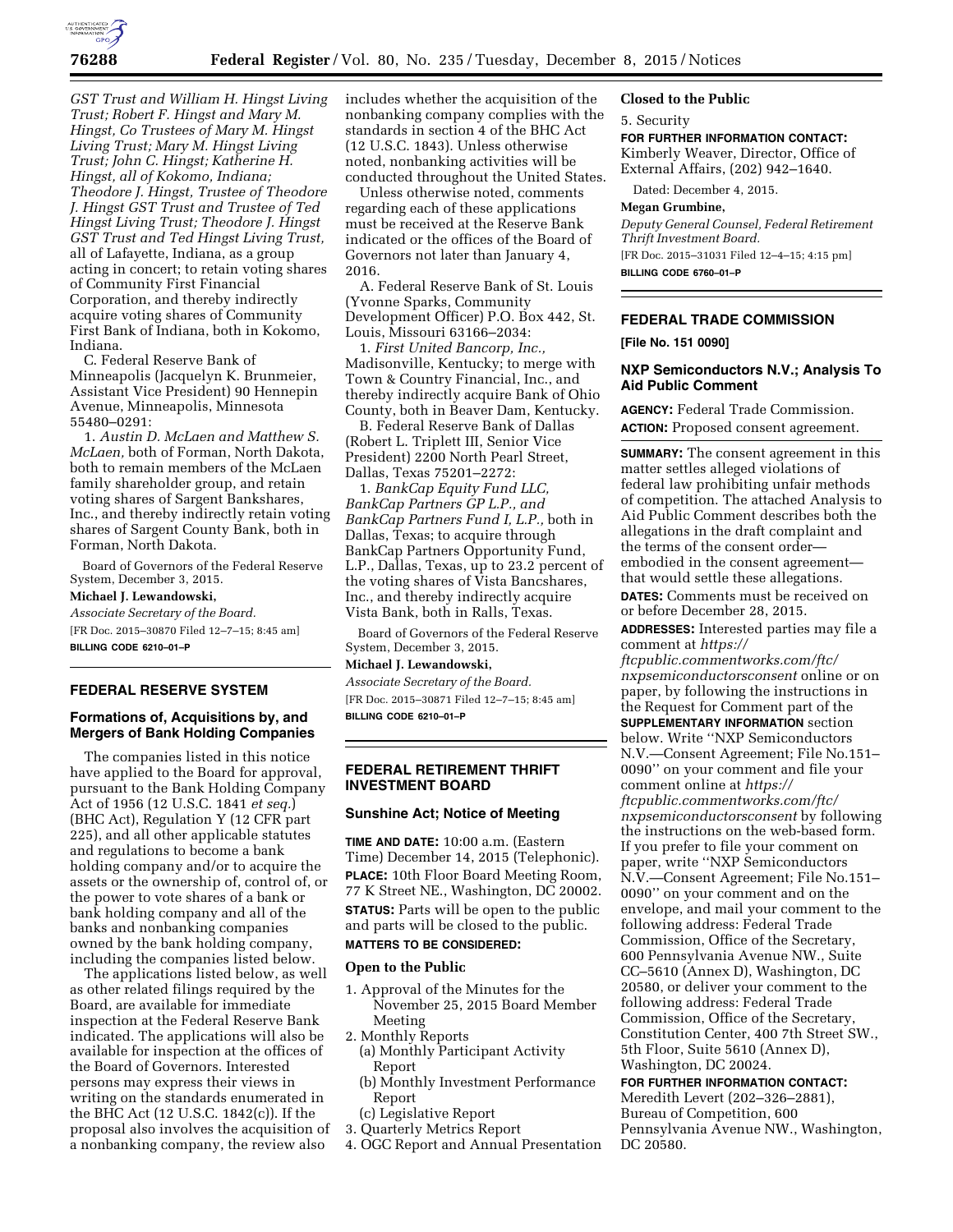**SUPPLEMENTARY INFORMATION:** Pursuant to Section 6(f) of the Federal Trade Commission Act, 15 U.S.C. 46(f), and FTC Rule 2.34, 16 CFR 2.34, notice is hereby given that the above-captioned consent agreement containing consent orders to cease and desist, having been filed with and accepted, subject to final approval, by the Commission, has been placed on the public record for a period of thirty (30) days. The following Analysis to Aid Public Comment describes the terms of the consent agreement, and the allegations in the complaint. An electronic copy of the full text of the consent agreement package can be obtained from the FTC Home Page (for November 25, 2015), on the World Wide Web, at *[http://](http://www.ftc.gov/os/actions.shtm) [www.ftc.gov/os/actions.shtm.](http://www.ftc.gov/os/actions.shtm)* 

You can file a comment online or on paper. For the Commission to consider your comment, we must receive it on or before December 28, 2015. Write ''NXP Semiconductors N.V.—Consent Agreement; File No.151–0090'' on your comment. Your comment—including your name and your state—will be placed on the public record of this proceeding, including, to the extent practicable, on the public Commission Web site, at *[http://www.ftc.gov/os/](http://www.ftc.gov/os/publiccomments.shtm) [publiccomments.shtm.](http://www.ftc.gov/os/publiccomments.shtm)* As a matter of discretion, the Commission tries to remove individuals' home contact information from comments before placing them on the Commission Web site.

Because your comment will be made public, you are solely responsible for making sure that your comment does not include any sensitive personal information, like anyone's Social Security number, date of birth, driver's license number or other state identification number or foreign country equivalent, passport number, financial account number, or credit or debit card number. You are also solely responsible for making sure that your comment does not include any sensitive health information, like medical records or other individually identifiable health information. In addition, do not include any ''[t]rade secret or any commercial or financial information which . . . is privileged or confidential,'' as discussed in Section 6(f) of the FTC Act, 15 U.S.C. 46(f), and FTC Rule 4.10(a)(2), 16 CFR 4.10(a)(2). In particular, do not include competitively sensitive information such as costs, sales statistics, inventories, formulas, patterns, devices, manufacturing processes, or customer names.

If you want the Commission to give your comment confidential treatment, you must file it in paper form, with a request for confidential treatment, and

you have to follow the procedure explained in FTC Rule 4.9(c), 16 CFR 4.9(c).1 Your comment will be kept confidential only if the FTC General Counsel, in his or her sole discretion, grants your request in accordance with the law and the public interest.

Postal mail addressed to the Commission is subject to delay due to heightened security screening. As a result, we encourage you to submit your comments online. To make sure that the Commission considers your online comment, you must file it at *[https://](https://ftcpublic.commentworks.com/ftc/nxpsemiconductorsconsent) [ftcpublic.commentworks.com/ftc/](https://ftcpublic.commentworks.com/ftc/nxpsemiconductorsconsent) [nxpsemiconductorsconsent](https://ftcpublic.commentworks.com/ftc/nxpsemiconductorsconsent)* by following the instructions on the web-based form. If this Notice appears at *[http://](http://www.regulations.gov/#!home) [www.regulations.gov/#!home,](http://www.regulations.gov/#!home)* you also may file a comment through that Web site.

If you file your comment on paper, write ''NXP Semiconductors N.V.— Consent Agreement; File No.151–0090'' on your comment and on the envelope, and mail your comment to the following address: Federal Trade Commission, Office of the Secretary, 600 Pennsylvania Avenue NW., Suite CC– 5610 (Annex D), Washington, DC 20580, or deliver your comment to the following address: Federal Trade Commission, Office of the Secretary, Constitution Center, 400 7th Street SW., 5th Floor, Suite 5610 (Annex D), Washington, DC 20024. If possible, submit your paper comment to the Commission by courier or overnight service.

Visit the Commission Web site at *<http://www.ftc.gov>*to read this Notice and the news release describing it. The FTC Act and other laws that the Commission administers permit the collection of public comments to consider and use in this proceeding as appropriate. The Commission will consider all timely and responsive public comments that it receives on or before December 28, 2015. You can find more information, including routine uses permitted by the Privacy Act, in the Commission's privacy policy, at *[http://www.ftc.gov/ftc/privacy.htm.](http://www.ftc.gov/ftc/privacy.htm)* 

## **Analysis of Agreement Containing Consent Orders To Aid Public Comment**

The Federal Trade Commission (''Commission'') has accepted from NXP Semiconductors N.V. (''NXP''), subject to final approval, an Agreement Containing Consent Orders (''Consent Agreement'') designed to remedy the

anticompetitive effects resulting from NXP's proposed acquisition of Freescale Semiconductor Ltd. (''Freescale'').

On March 1, 2015, NXP and Freescale executed an Agreement and Plan of Merger (''Merger Agreement'') pursuant to which NXP will acquire all of Freescale's common stock in a transaction valued at approximately \$11.8 billion (''Acquisition''). The proposed Acquisition would combine the two largest suppliers of RF power amplifiers. The Commission's Complaint alleges that the proposed Acquisition, if consummated, would violate Section 7 of the Clayton Act, as amended, 15 U.S.C. 18, and Section 5 of the FTC Act, as amended, 15 U.S.C. 45, by substantially lessening competition in the worldwide market for RF power amplifiers.

Under the terms of the proposed Decision and Order (''Order'') contained in the Consent Agreement, NXP is required, no later than ten days from the close of the NXP/Freescale transaction, to divest its RF power amplifier assets to Jianguang Asset Management Co., Ltd. (''JAC''). The divestiture package includes a manufacturing facility, manufacturing equipment, intellectual property, and customer and supplier contracts. NXP's RF power employees, including the leadership of the business, will also transfer to JAC. The Consent Agreement provides JAC with everything needed to compete effectively in the RF power amplifier market.

The Consent Agreement has been placed on the public record for 30 days to solicit comments from interested persons. Comments received during this period will become part of the public record. After 30 days, the Commission will again review the Consent Agreement and the comments received, and decide whether it should withdraw from the Consent Agreement, modify it, or make it final.

#### **The Parties**

Headquartered in the Netherlands, NXP is a semiconductor developer and manufacturer specializing in high performance mixed signal devices for a variety of industries. NXP designs, manufactures, and sells RF power amplifiers, among other products, through its Secure Interface & Power division.

Headquartered in Austin, Texas, Freescale is a manufacturer of standalone semiconductors that perform dedicated power usage functions in a variety of electronic systems for automotive, networking, industrial, and consumer applications. Freescale designs, manufactures, and sells RF

<sup>&</sup>lt;sup>1</sup> In particular, the written request for confidential treatment that accompanies the comment must include the factual and legal basis for the request, and must identify the specific portions of the comment to be withheld from the public record. *See*  FTC Rule 4.9(c), 16 CFR 4.9(c).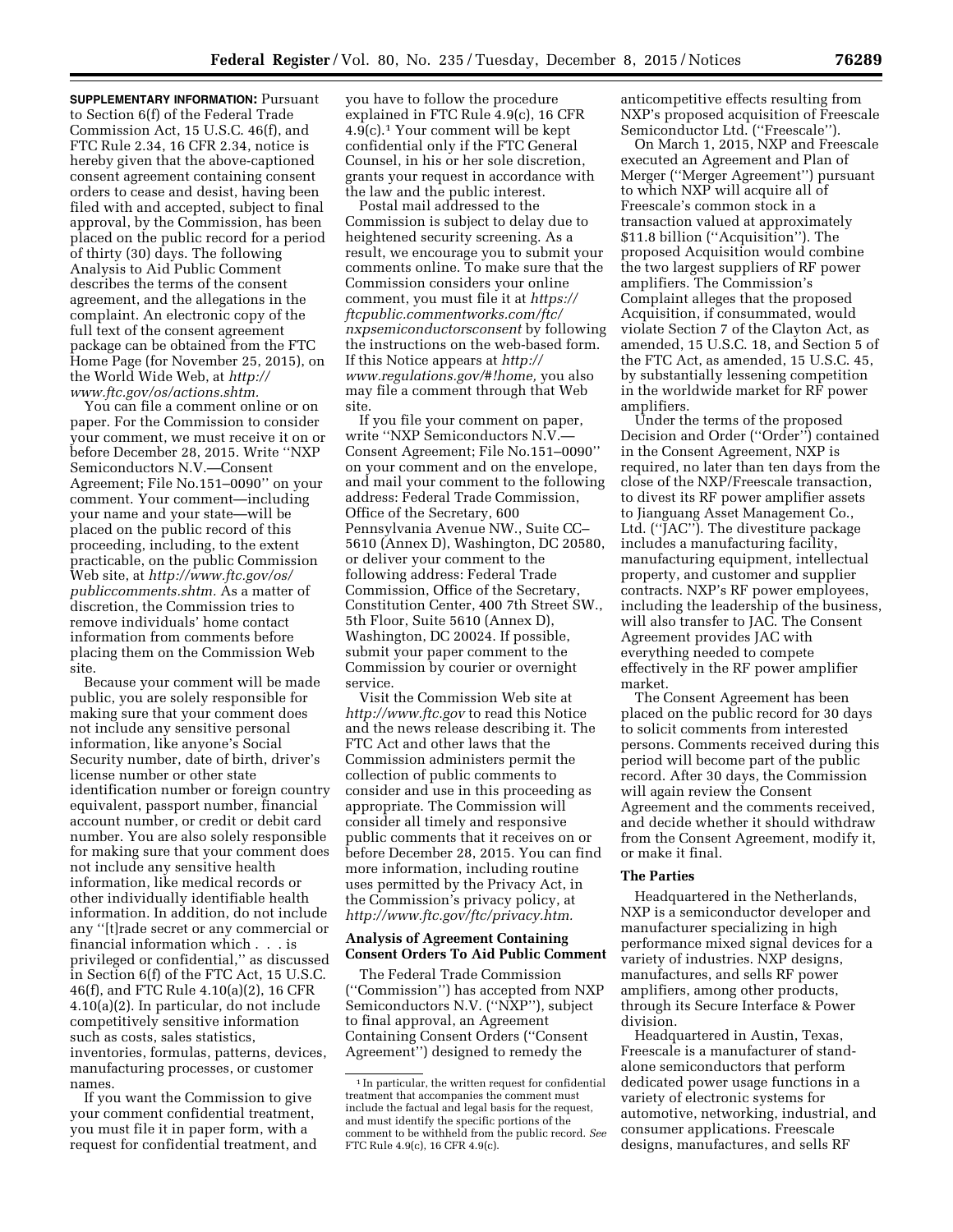power amplifiers through its Radio Frequency division.

#### **The Relevant Market and Market Structure**

The relevant line of commerce in which to analyze the effects of the Acquisition is no broader than RF power amplifiers. RF power amplifiers (also referred to as RF power transistors) are high power (>1 watt average output power) semiconductors that increase the strength of radio signals transmitted between electronic devices. The largest application for RF power amplifiers, accounting for roughly 70% of revenues, is wireless infrastructure—*i.e.,* cellular base stations (cell towers). Other applications include aviation, industrial, broadcasting, and noncellular communications such as land mobile radio, as well as potential future applications for cooking and lighting. RF power transistors are manufactured using specialty process technologies in order to deliver high output power and heat dissipation. The two principal technologies are (i) silicon based laterally-diffused metal oxide semiconductor (''LDMOS'') and (ii) gallium nitride on silicon carbide substrate ("GaN"). LDMOS technology accounts for roughly 90% of RF power amplifiers used in wireless infrastructure. According to customers and other market participants, there are no substitutes for RF power amplifiers.

The relevant geographic market for RF power amplifiers is worldwide. The three major RF power amplifier suppliers (see below) manufacture the products in facilities around the world, and ship the products from those facilities to customer locations worldwide. There are currently no regulatory barriers, tariffs, or technical specifications that impede worldwide trade, and transportation costs are low.

The RF power amplifier market is characterized by a limited number of suppliers, including Freescale, the largest supplier with 36.6% of the market, and NXP, the second-largest supplier with 25.1% of the market. Infineon Technologies AG (''Infineon'') is the third largest supplier. Freescale, NXP, and Infineon are the only meaningful suppliers of LDMOS-based RF power amplifiers. Infineon, however, has a significantly smaller RF power portfolio than either Freescale or NXP. Several additional companies supply GaN-based RF power amplifiers only, but have small market shares.

The proposed NXP/Freescale combination would cause a moderately concentrated market for RF power amplifiers to become highly concentrated, increasing the HerfindahlHirschman Index from 2,203 to 4,040 (a delta of 1,837). This increase in concentration far exceeds the thresholds set out in the *Horizontal Merger Guidelines* for raising a presumption that the Acquisition would create or enhance market power.

## **Entry**

Entry into the RF power amplifier market is not likely to deter or counteract any anticompetitive effects of the proposed Acquisition. Entry is unlikely in light of high capital costs, significant switching costs by customers, and the considerable time it would take for customers to develop trust in a new entrant's products. The same barriers would apply to an expansion into LDMOS-based RF power amplifiers by companies that currently supply only GaN-based RF power amplifiers.

## **Effects of the Acquisition**

Absent a divestiture, the proposed Acquisition is likely to cause competitive harm in the market for RF power amplifiers. NXP and Freescale compete directly for RF power amplifier sales, and customers benefit from that competition in terms of both pricing and product innovation. Customers describe NXP and Freescale as each other's closest competitors, and the parties appear to view each other the same way. By eliminating the competition between NXP and Freescale, the proposed Acquisition likely would lead to unilateral effects in the form of higher prices and reduced innovation, particularly in the wireless infrastructure segment.

#### **The Consent Agreement**

The Consent Agreement restores the competition lost from NXP's proposed acquisition of Freescale by requiring NXP to divest its RF power amplifier business to JAC, a Chinese private equity management fund. The proposed divestiture includes everything needed for JAC to compete effectively in the worldwide market for RF power amplifiers.

Under the Order, NXP is required, no later than ten days from the close of the NXP/Freescale transaction, to divest its RF power amplifier assets to JAC. The assets to be divested include a manufacturing facility located in Cabuyao (Philippines), a building in Nijmegen (the Netherlands) to house management and certain R&D and testing labs, all manufacturing and R&D assets used primarily for the RF power amplifier business, and customer support equipment. Additionally, the divestiture package includes all patents

and technologies that are exclusively or predominantly used for the RF power amplifier business, and a royalty-free license to use all other NXP patents and technologies required by that business. Finally, the divestiture package includes the transition of NXP's RF power amplifier employees, including the complete management team, to JAC.

The manufacturing assets in the divestiture package include NXP's RF power amplifier back-end manufacturing assets (including the portion of the Philippines facility dedicated to these products) but not its front-end manufacturing assets. Instead, JAC will outsource its front-end manufacturing to a third-party wafer foundry. In the interim, the Order requires that, at the request of JAC and in a manner approved by the Commission, NXP must provide frontend wafer manufacturing for a period of up to sixty months. Similarly, the Order also requires NXP to provide support services such as logistical and administrative support for a period of up to thirty-six months.

In addition, the Order includes other standard terms designed to ensure the viability of the divested business. NXP must assist JAC in hiring the existing work force of NXP's RF power amplifier business, and must refrain from soliciting those employees for two years. A Monitor will oversee NXP's compliance with the obligations set forth in the Order. If NXP does not fully comply with the divestiture and requirements of the Order, the Commission may appoint a Divestiture Trustee to divest the RF power amplifier assets and perform NXP's other obligations consistent with the Order.

Given the robustness of the divested business and the protections contained in the Order, the divestiture of NXP's RF power amplifier assets to JAC is likely to preserve competition. Potential customers have confirmed that the divested assets include everything necessary to compete effectively as a viable business. Similarly, potential customers have confirmed that JAC would be a workable option as a supplier.

## **Opportunity for Public Comment**

The purpose of this analysis is to facilitate public comment on the Consent Agreement to aid the Commission in determining whether it should make the Consent Agreement final. This analysis is not an official interpretation of the proposed Consent Agreement and does not modify its terms in any way.